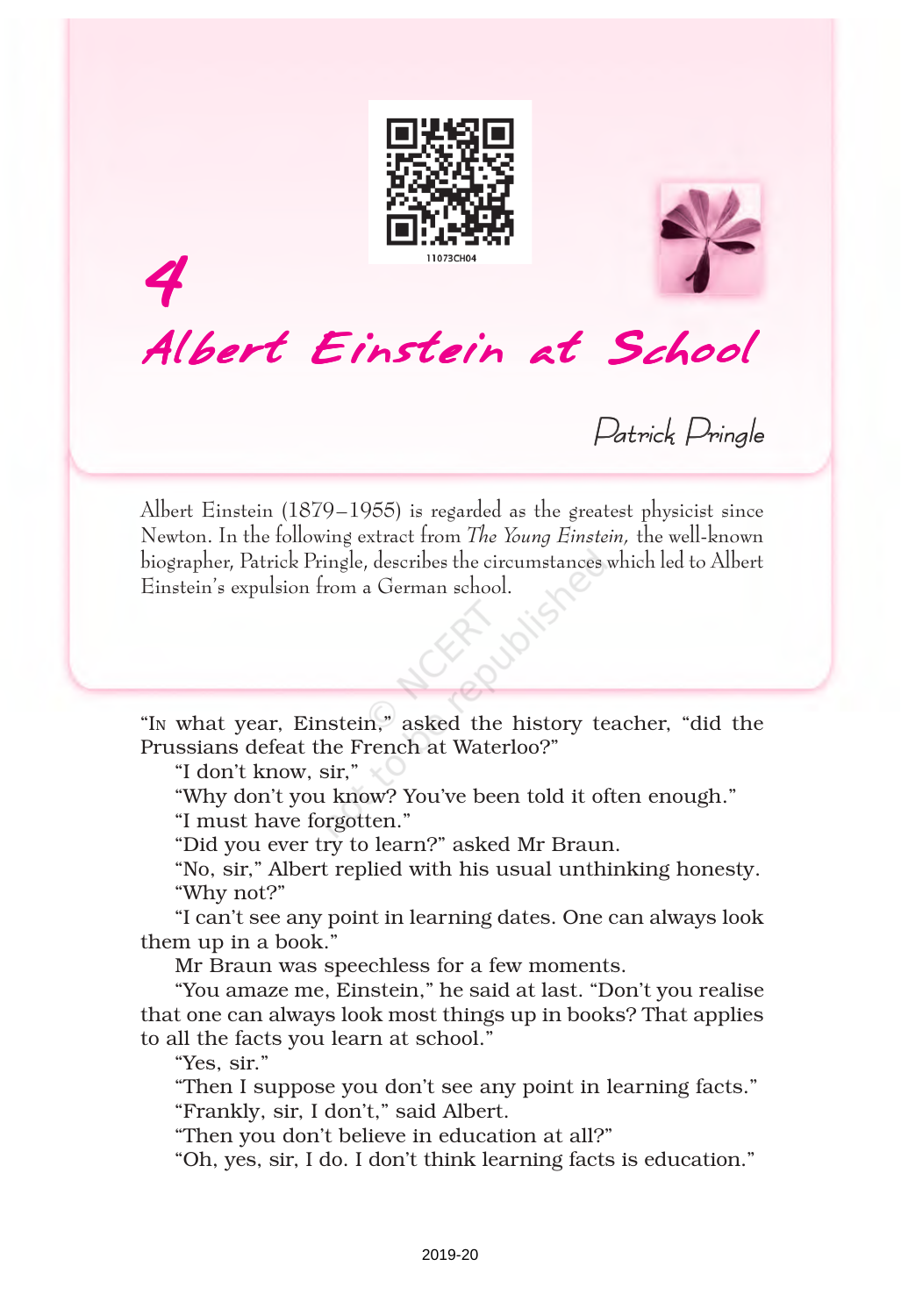

"In that case," said the history teacher with heavy sarcasm, "perhaps you will be so kind as to tell the class the Einstein theory of education."

Albert flushed.

"I think it's not facts that matter, but ideas," he said. "I don't see the point in learning the dates of battles, or even which of the armies killed more men. I'd be more interested in learning why those soldiers were trying to kill each other."

"That's enough," Mr Braun's eyes were cold and cruel. "We don't want a lecture from you, Einstein. You will stay in for an extra period today, although I don't imagine it will do you much good. It won't do the school any good, either. You are a disgrace. I don't know why you continue to come."

"It's not my wish, sir," Albert pointed out.

"Then you are an ungrateful boy and ought to be ashamed of yourself. I suggest you ask your father to take you away."

Albert felt miserable when he left school that afternoon; not that it had been a bad day—most days were bad now, anyway but because he had to go back to the hateful place the next morning. He only wished his father would take him away, but there was no point in even asking. He knew what the answer would be: he would have to stay until he had taken his diploma.

Going back to his lodgings did not cheer him up. His father had so little money to spare that Albert had been found a room in one of the poorest quarters of Munich. He did not mind the bad food and lack of comfort, or even the dirt and squalor, but he hated the atmosphere of slum violence. His landlady beat her children regularly, and every Saturday her husband came drunk and beat her.

"But at least you have a room of your own, which is more than I can say," said Yuri when he called round in the evening.

"At least you live among civilised human beings, even if they are all poor students," said Albert.

"They are not all civilised," Yuri replied. "Did you not hear that one of them was killed last week in a duel?"

"And what happens to the one who killed him?"

"Nothing, of course. He is even proud of it. His only worry is that the authorities have told him not to fight any more duels. He's upset about this because he hasn't a single scar on his face to wear for the rest of his life as a badge of honour."

"Ugh!" exclaimed Albert. "And these are the students."

"Well, you'll be a student one day," said Yuri.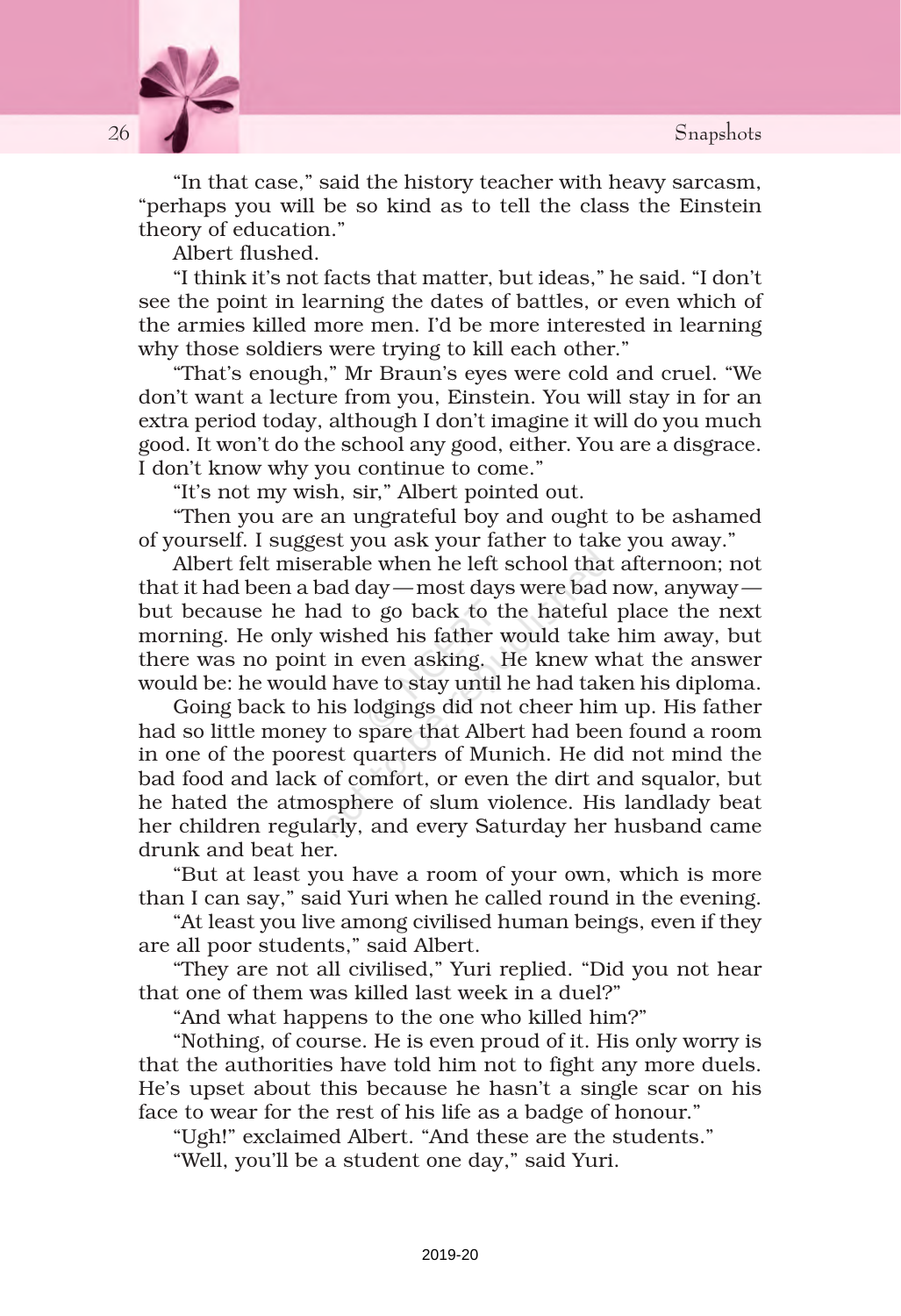

"I doubt it," said Albert glumly. "I don't think I'll ever pass the exams for the school diploma."

He told his cousin Elsa the same next time she came to Munich. Normally she lived in Berlin, where her father had a business.

"I'm sure you could learn enough to pass the exams, Albert, if you tried," she said, "I know lots of boys who are much more stupid than you are, who get through. They say you don't have to know anything— you don't have to understand what you're taught, just be able to repeat it in the exams."

"That's the whole trouble," said Albert. "I'm no good at learning things by heart."

"You don't need to be good at it. Anyone can learn like a parrot. You just don't try. And yet I always see you with a book under your arm," added Elsa. "What is the one you're reading?"

"A book on geology."

"Geology? Rocks and things? Do you learn that?"

"No. We have hardly any science at school."

"Then why are you studying it?"

"Because I like it. Isn't that a good enough reason?"

Elsa sighed.

"You're right, of course, Albert," she said. "But it won't help with your diploma."

Apart from books on science his only comfort was music, and he played his violin regularly until his landlady asked him to stop.

"That wailing gets on my nerves," she said. "There's enough noise in this house, with all the kids howling."

Albert was tempted to point out that most of the time it was she who made them howl, but he decided it was better to say nothing.

"I must get away from here," he told Yuri, after six months alone in Munich. "It is absurd that I should go on like this. In the end it will turn out I have been wasting my father's money and everyone's time. It will be better for all if I stop now."

"And then what will you do?" Yuri asked.

"I don't know. If I go to Milan I'm afraid my father will send me back. Unless..." His eyes gleamed with a sudden idea. "Yuri, do you know any friendly doctors?"

"I know a lot of medical students, and some of them are friendly," said Yuri. "Doctor, no. I've never had enough money to go to one. Why?"

"Suppose," said Albert, "that I had a nervous breakdown. Suppose a doctor would say it's bad for me to go to school, and I need to get right away from it?"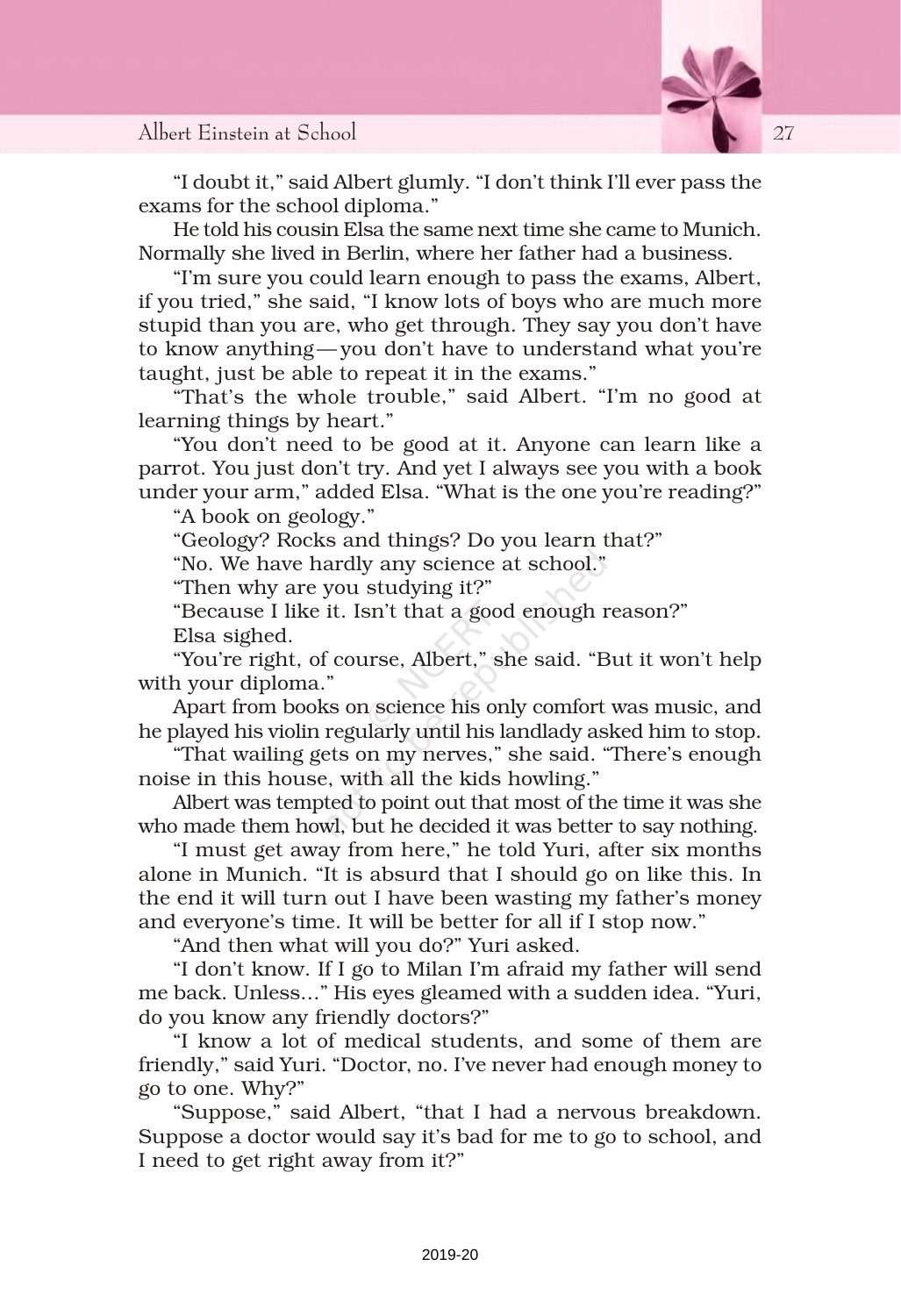

"I can't imagine a doctor saying that," said Yuri.

"I must try," said Albert, "to find a doctor who specialises in nerves."

"There are plenty of them," Yuri told him. He hesitated for a moment, and then added, rather reluctantly, "I'll ask some of the students if they know one, if you like."

"Will you? Oh, thank you, Yuri," Albert's eyes were shining. "Wait a moment, I haven't found one yet…"

"Oh, but you will!"

"And if I do I don't know if he'll be willing to help you…"

"He will, he will," declared Albert. "I'm going to have a real nervous breakdown, to make it easier for him." He laughed merrily.

"I've never seen you looking less nervous," remarked Yuri.

"A day or two at school will soon put that right." Albert assured him.

Certainly he had lost his high spirits when Yuri saw him next.

"I can't stand it any longer," he said, "I really shall have a nervous breakdown that will satisfy any doctor."

"Keep it up, then," said Yuri. "I've found a doctor for you."

"You have?" Albert's face lit up. "Oh, good. When can I see him?"

"I have an appointment for you for tomorrow evening." Yuri said. "Here's the address."

He handed Albert a piece of paper.

"Doctor Ernst Weil —is he a specialist in nervous troubles?" asked Albert.

"Not exactly," Yuri admitted. "As a matter of fact he only qualified as a doctor last week. You may even be his first patient!"

"You knew him as a student, then?"

"I've known Ernst for years." Yuri hesitated for a few moments. "He's not a fool," he warned Albert.

"What do you mean?"

"Don't try to pull the wool over his eyes<sup>1</sup>, that's all. Be frank with him, but don't pretend you've got what you haven't. Not that you'd deceive anyone." Yuri added. "You're the world's worst liar."

Albert spent the next day wondering what to tell the doctor. When the time arrived for his appointment he had worried over it so much that he really was quite nervous.

<sup>&</sup>lt;sup>1</sup> cheat or deceive him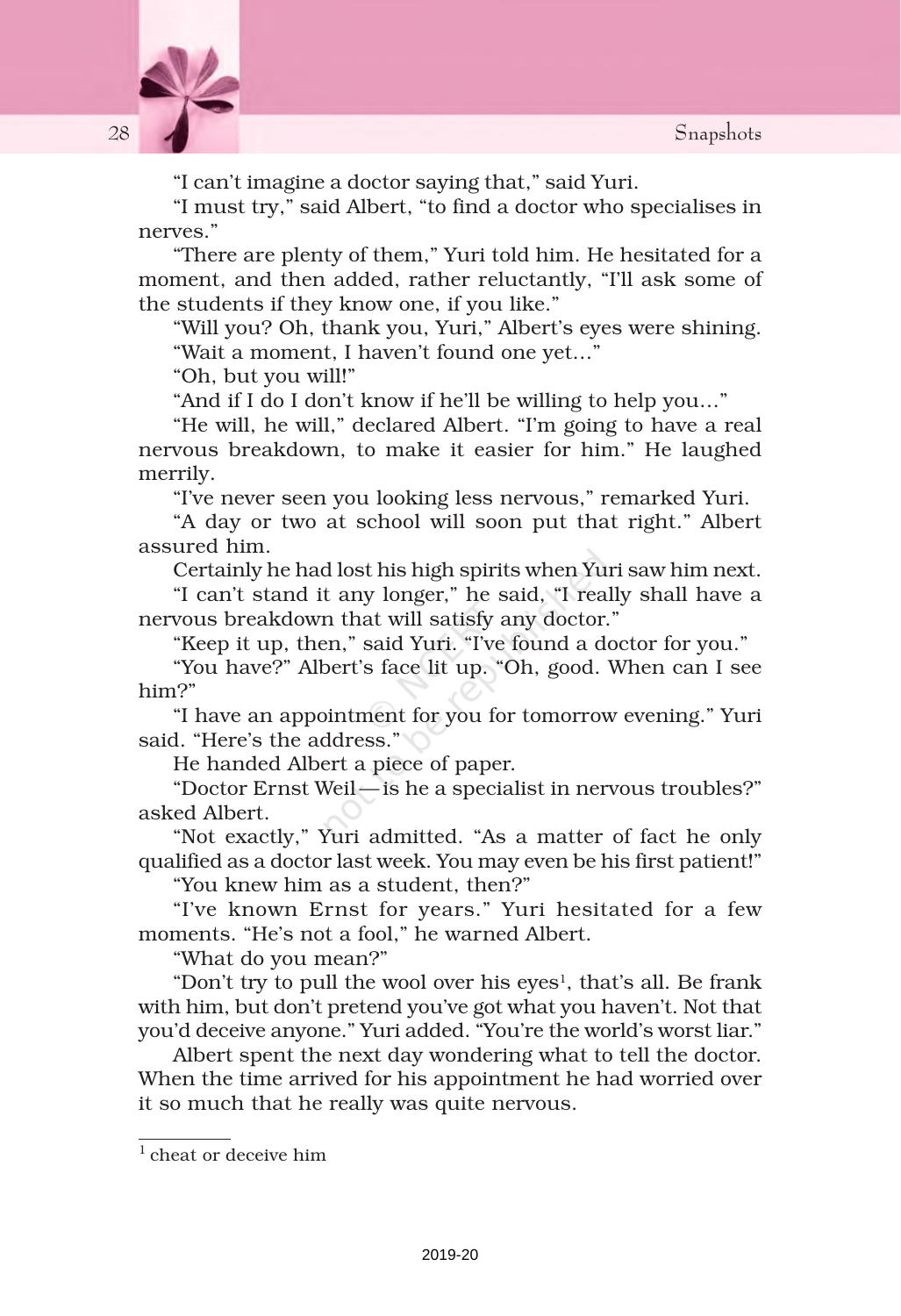

"I don't really know how to describe my trouble, Dr Weil," he began.

"Don't try," said the young doctor with a friendly smile. "Yuri has already given me a history of the case."

"Oh! What did he say?"

"Only that you want me to think you have had a nervous breakdown, and say that you mustn't go back to that school."

"Oh dear." Albert's face fell. "He shouldn't have told you that." "Why not? Isn't it true, then?"

"Yes, that's the trouble. Now you'll say there's nothing wrong with me, and you'll tell me to go back to school."

"Don't be too sure of that," said the doctor. "As a matter of fact I am pretty sure you are in a nervous state about that school."

"But I haven't told you anything about it," said Albert, wideeyed. "How can you know that?"

"Because you wouldn't have come to see me about this if you hadn't been pretty close to a nervous breakdown, that's why. Now," said the doctor briskly, "if I certify that you have had a nervous breakdown, and must stay away from school for a while, what will you do?"

"I'll go to Italy," said Albert. "To Milan, where my parents are."

"And what will you do there?"

"I'll try to get into an Italian college or institute."

"How can you, without a diploma?"

"I'll ask my mathematics teacher to give me something about my work, and perhaps that will be enough. I've learnt all the maths they teach at school, and a bit more," he added when Dr Weil looked doubtful.

"Well, it's up to you," he said. "I doubt if it will come off, but I can see you're not doing yourself or anyone else much good by staying here. How long would you like me to say you should stay away from school? Would six months be all right?"

"This is very kind of you."

"It's nothing. I've only just stopped being a student myself, so I know how you feel. Here you are." Dr Weil handed him the certificate, "And the best of luck."

"How much…"

"Nothing, if you have anything to spare, invite Yuri to a meal. He's a good friend of mine, and yours too, I think,"

Albert had no money to spare, but he pretended he had and took Yuri out to supper.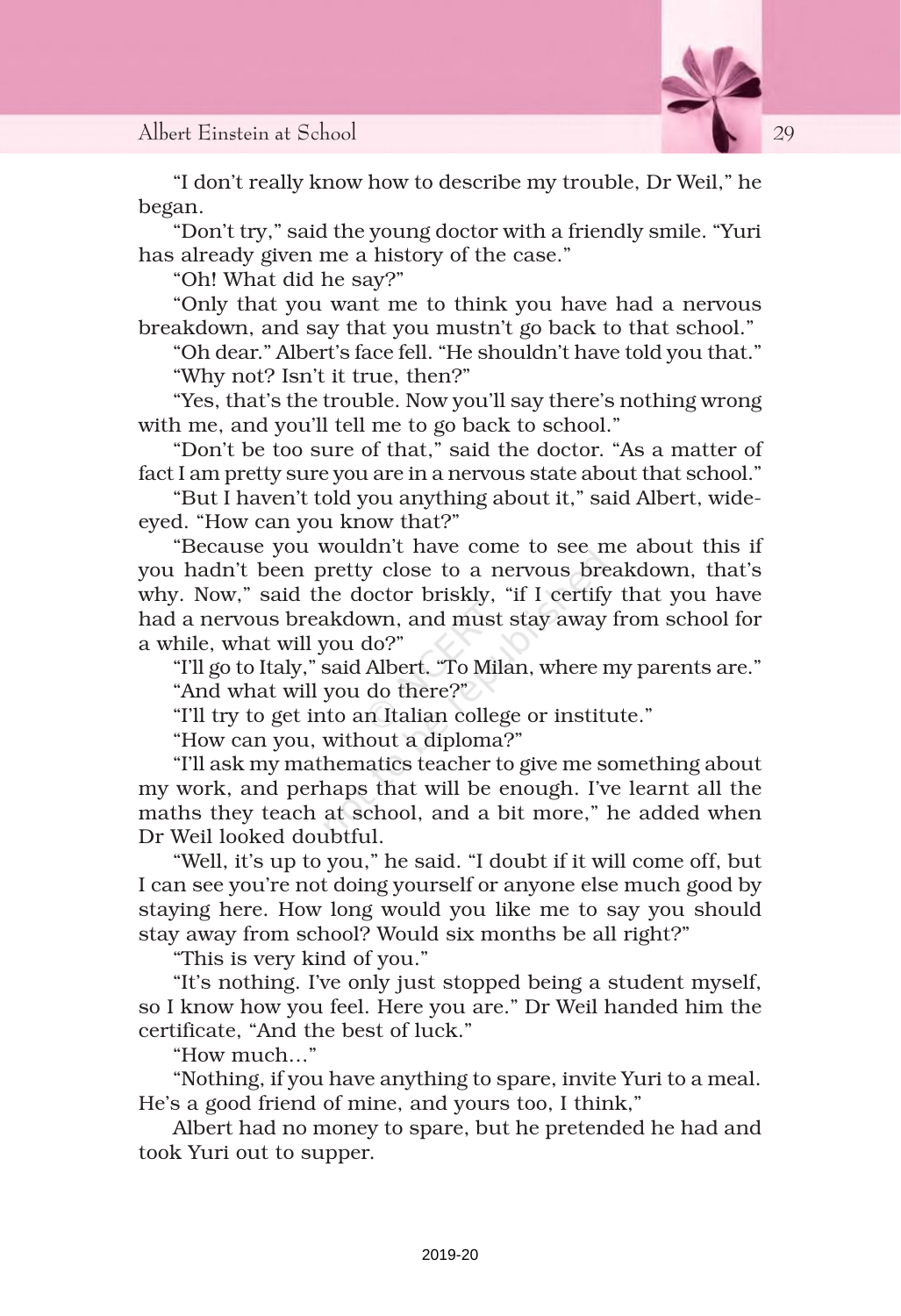

"Isn't it wonderful?" he said after showing Yuri the certificate.

"Yes, it's fine," Yuri agreed. "Six months is a good period. This way you won't actually be leaving the school so if the worst comes to the worst you'll be able to come back and carry on for your diploma."

"I'll never go back to that place," Albert assured him. "I'm going to take this certificate to the head teacher tomorrow, and that will be the end of it."

"Don't forget to get a reference in writing from your mathematics teacher first," Yuri reminded him.

Mr Koch willingly gave Albert the reference he wanted.

"If I say I can't teach you any more, and probably you'll soon be able to teach me, will that be all right?" he asked.

"That's saying too much, sir," said Albert.

"It's only the truth. But alright. I'll put it more seriously."

It was still a glowing reference, and Mr Koch made the point that Albert was ready immediately to enter a college or institute for the study of higher mathematics.

"I'm sorry you're leaving us, although you're wasting your time in my class," he said.

"It's almost the only class where I'm not wasting my time," said Albert. "But how did you know I'm leaving, sir?"

"You wouldn't have asked me for this reference otherwise."

"I thought you'd wonder…"

"There's nothing to wonder about, Einstein. I knew you were going to leave before you knew yourself."

Albert was puzzled. What did the teacher mean?

He soon found out. Before he had a chance to ask for an interview with the head teacher, he was summoned to the head's room.

"Well, it saves me the trouble of having to wait an hour or two outside," he thought.

He hardly bothered to wonder why he had been sent for, but vaguely supposed he was to be punished again for bad work and laziness. Well, he had finished with punishments.

"I'm not going to punish you," the head teacher said, to Albert's surprise. "Your work is terrible, and I'm not prepared to have you here any longer, Einstein. I want you to leave the school now."

"Leave school now?" repeated Albert, dazed.

"That is what I said."

"You mean," said Albert, "that I am to be expelled?"